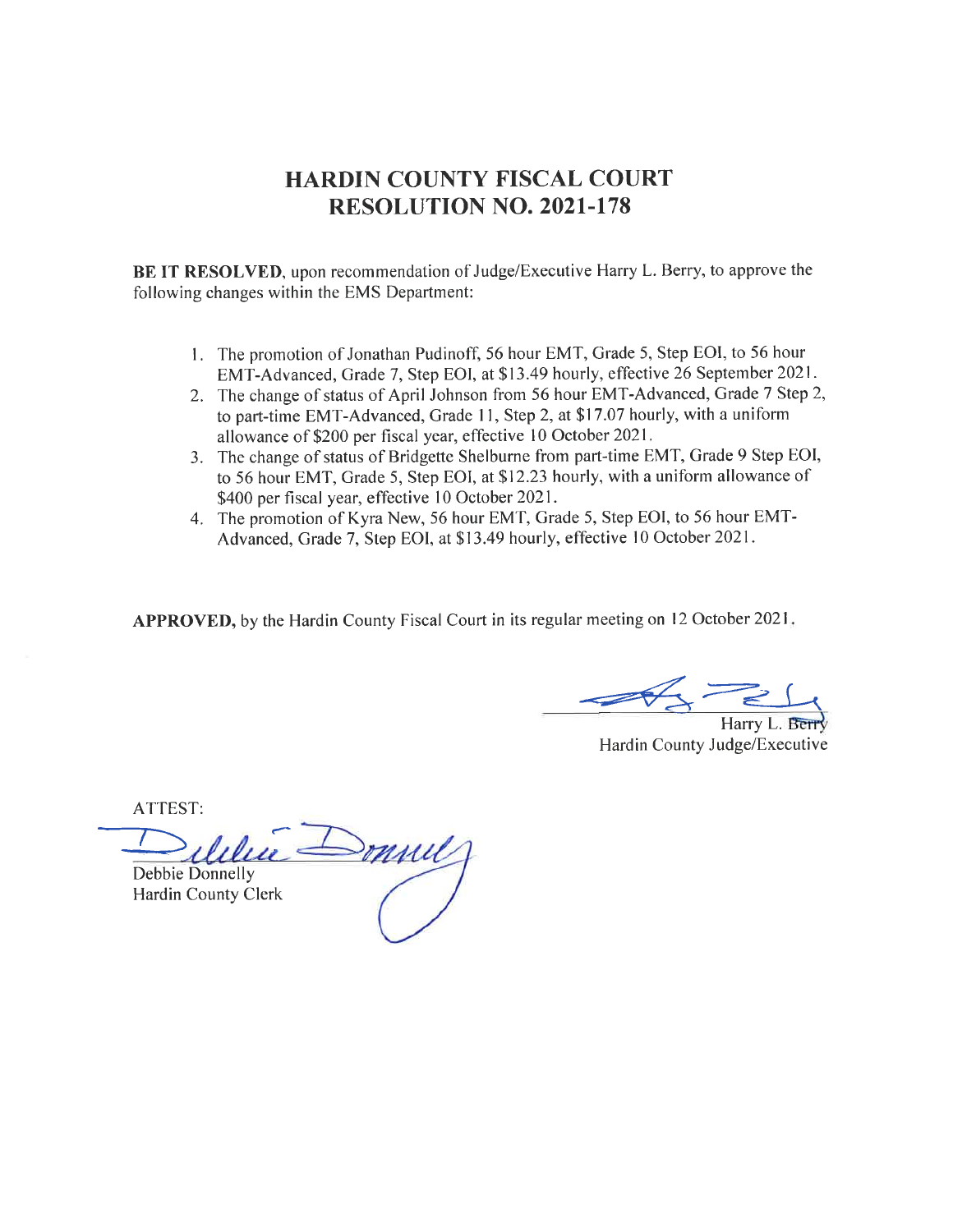# HARDIN COUNTY FISCAL COURT RESOLUTION NO. 2O2I-I79

BE IT RESOLVED, upon recommendation of Judge/Executive Harry L. Berry, to approve the following changes within the Coroner's Office:

- <sup>I</sup>. The retirement of Kenneth Spangenberger, Deputy Coroner, effective 3 I October 2021 .
- 2. The hiring of Timothy Gipson, Deputy Coroner, Grade 12, Step EL at \$34,132.80 annual salary, effective 12 October 2021.

APPROVED, by the Hardin County Fiscal Court in its regular meeting on 12 October 2021.

Harry L. Berry

Hardin County Judge/Executive

Donnel Debbie Donnelly Hardin County Clerk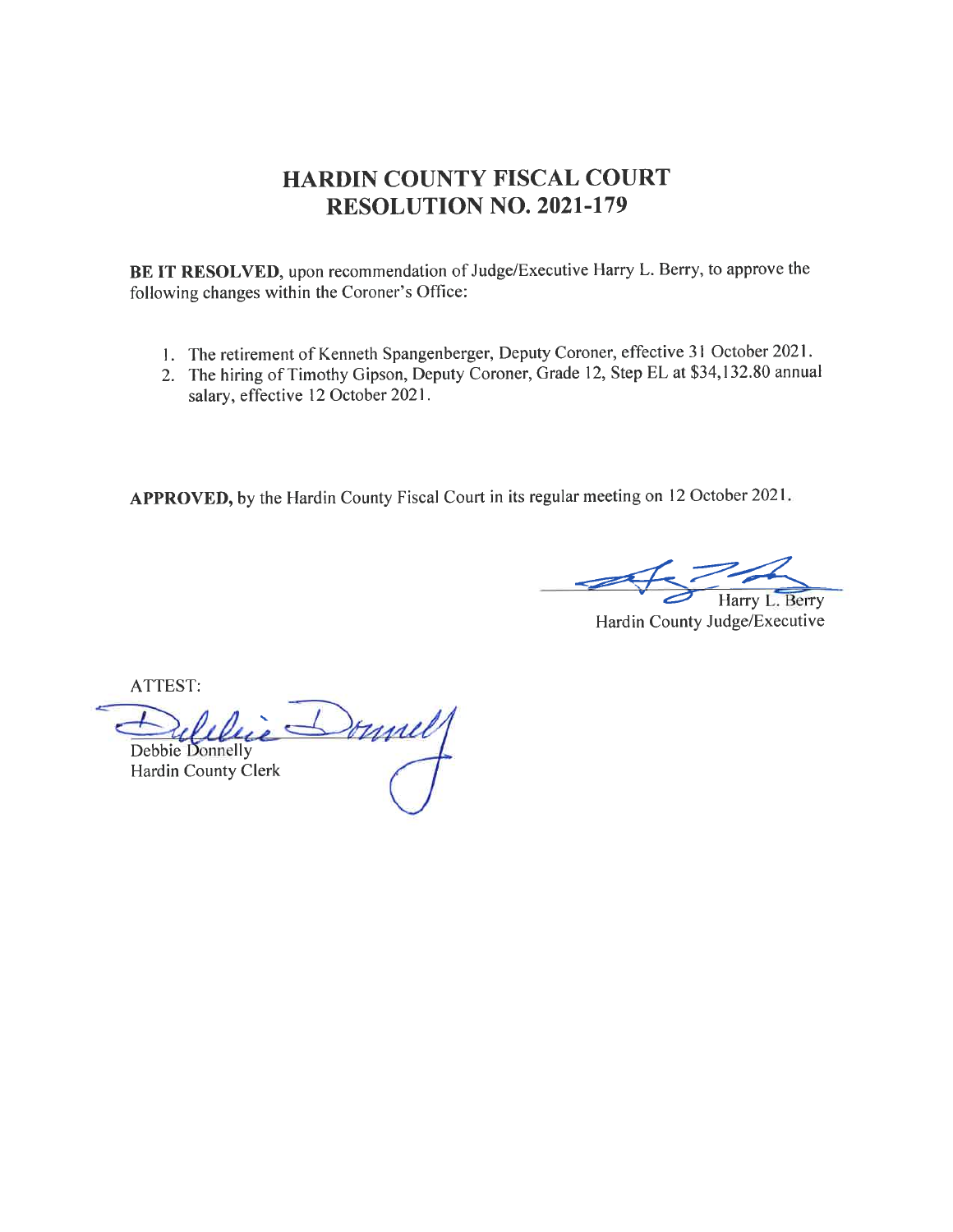September 13. 2021

Dear Dr. Lee:

<sup>I</sup>am writing this letter to inform you that Nov. 1, 2021, I am retiring from the Hardin County Coroner's Office. I feel the need to retire due to some medical issues that are making it difficult to perform my job. It has been a pleasure to work for such a fine man and for Hardin County. Thank you again for the opportunity to work with you.

Sincerely:

Kenneth Spangenberge  $(270)352 - 7451$  $9/13/21$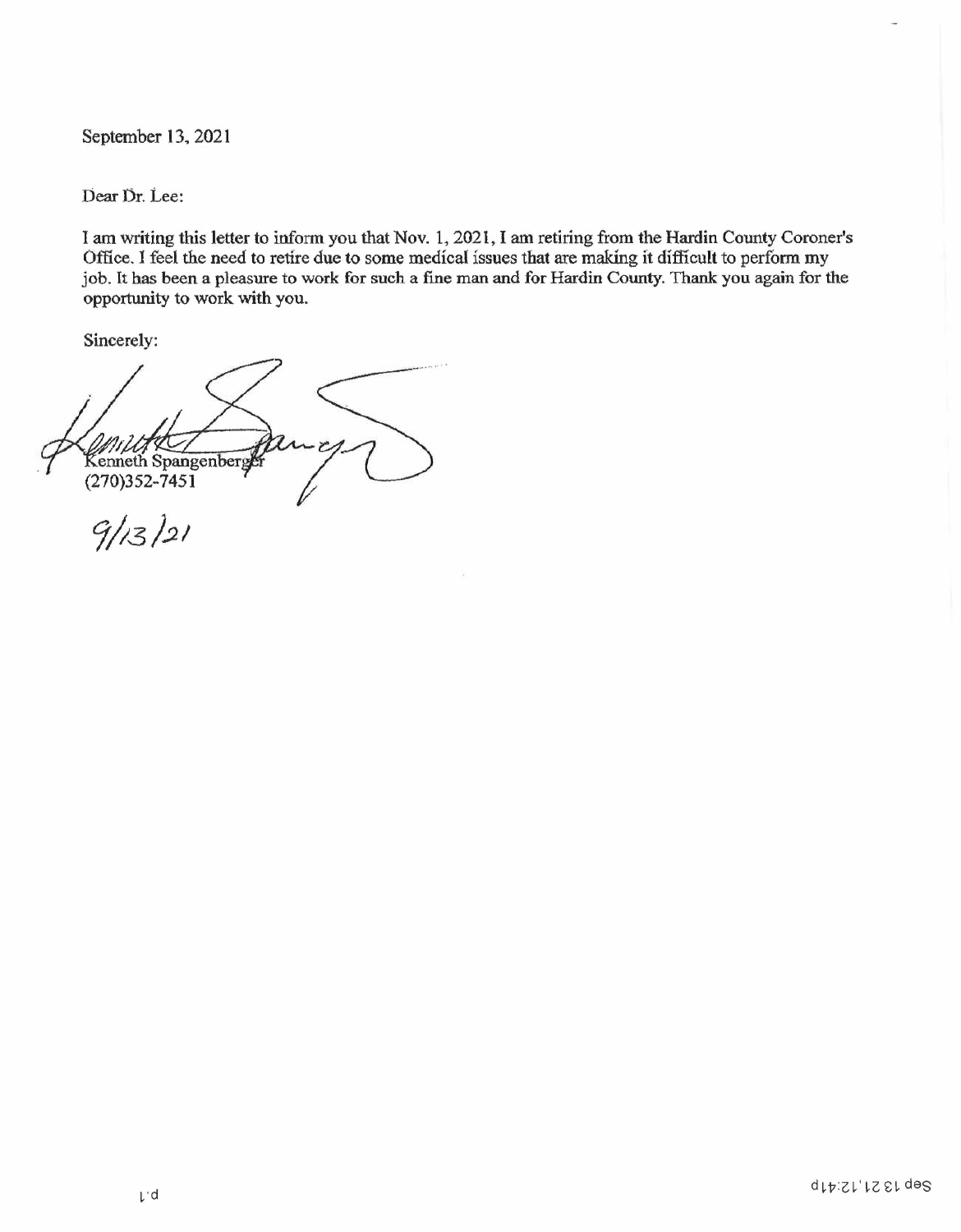### **HARDIN COUNTY FISCAL COURT RESOLUTION NO. 2021-180**

BE IT RESOLVED, upon recommendation of Judge/Executive Harry L. Berry, to approve the following changes within the E-911 Department:

- 1. The change of status of Jacob Waters from full-time Telecommunicator, Grade 9, Step 2, to part-time Telecommunicator, Grade 9, Step 3, at \$15.48 hourly effective 10 October 2021. 10 October 2021.
- 2. The hiring of Jalisa Fleisher, Telecommunicator, Grade 9, Step EL, \$14.17 hourly, effective 19 October 2021.

APPROVED, by the Hardin County Fiscal Court in its regular meeting on 12 October 2021.

Harry *L.* Berry

Hardin County Judge/Executive

**Debbie Donnelly** Hardin County Clerk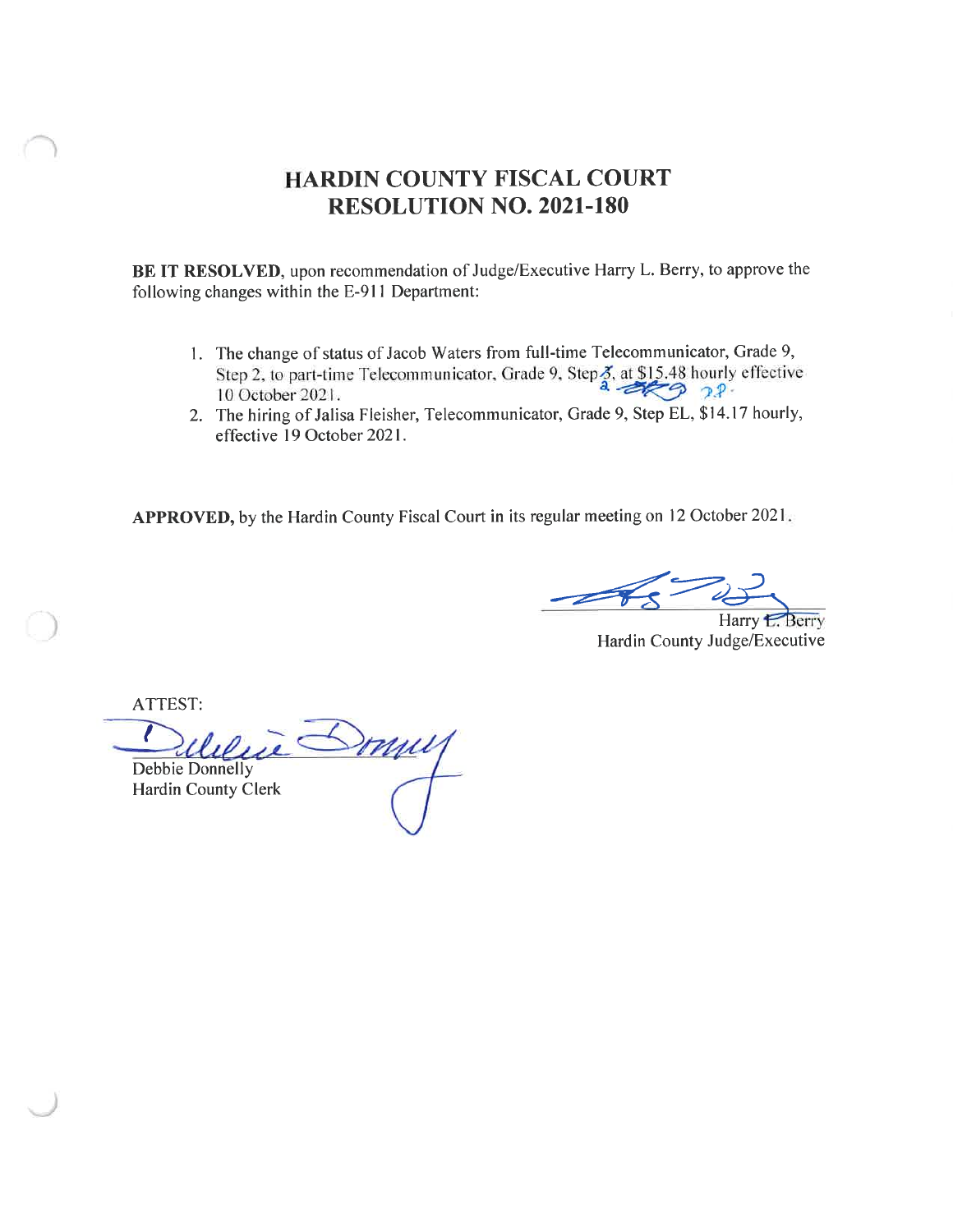# HARDIN COUNTY FISCAL COURT RESOLUTION NO. 2O2I.I8I

BE IT RESOLVED, upon recommendation of Judge/Executive Harry L. Berry, to approve the following changes within the Road Department:

1. The hiring of Larry Peters, Equipment Operator II, Grade 9, Step 2, \$15.48 hourly, effective 5 October 2021.

APPROVED, by the Hardin County Fiscal Court in its regular meeting on 12 October 2021.

Harry Berry

Hardin County Judge/Executive

ATTEST: donney Debbie Donnelly Hardin County Clerk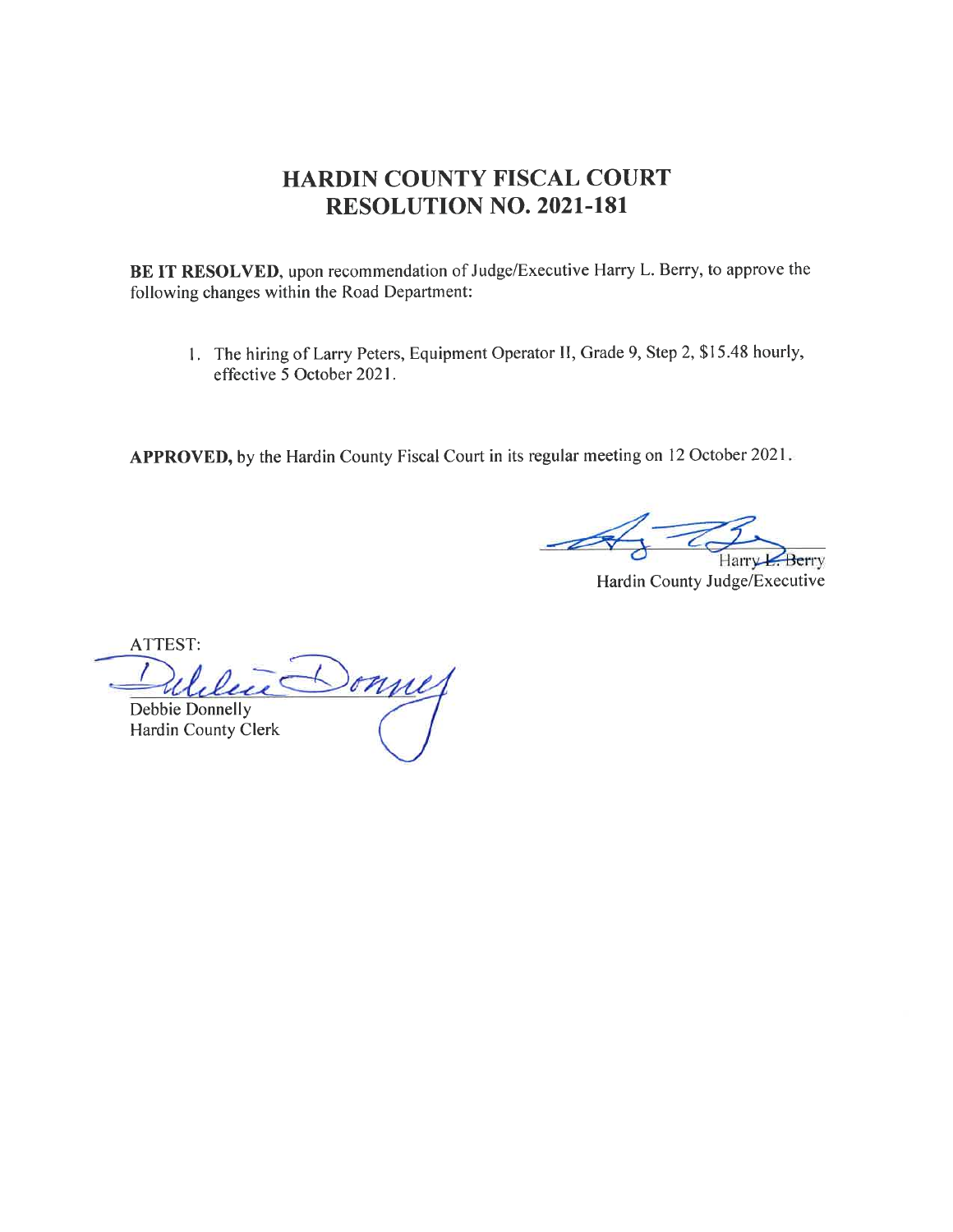### HARDIN COUNTY FISCAL COURT RBSOLUTION NO. 2021-182

BE IT RESOLVED, upon recommendation of Judge/Executive Harry L. Berry, with the concurrence of the Public Works Committee, that pursuant to Section V. B. I of the Administrative Code of Hardin County and the preexisting Hardin County Emergency Declaration on March 17, 2020, the bid approved in Resolution 2021-022 for \$864,330.00 shall be modified to include an additional charge of \$9,000.00 based upon bidder supply chain issues due to Covid-19 workforce reductions.

ADOPTED, by the Hardin County Fiscal Court in its regular meeting of 12 October 2021.

.. Berry

Hardin County Judge/Executive

ATTEST: onne Debbie Donnelly Hardin County Clerk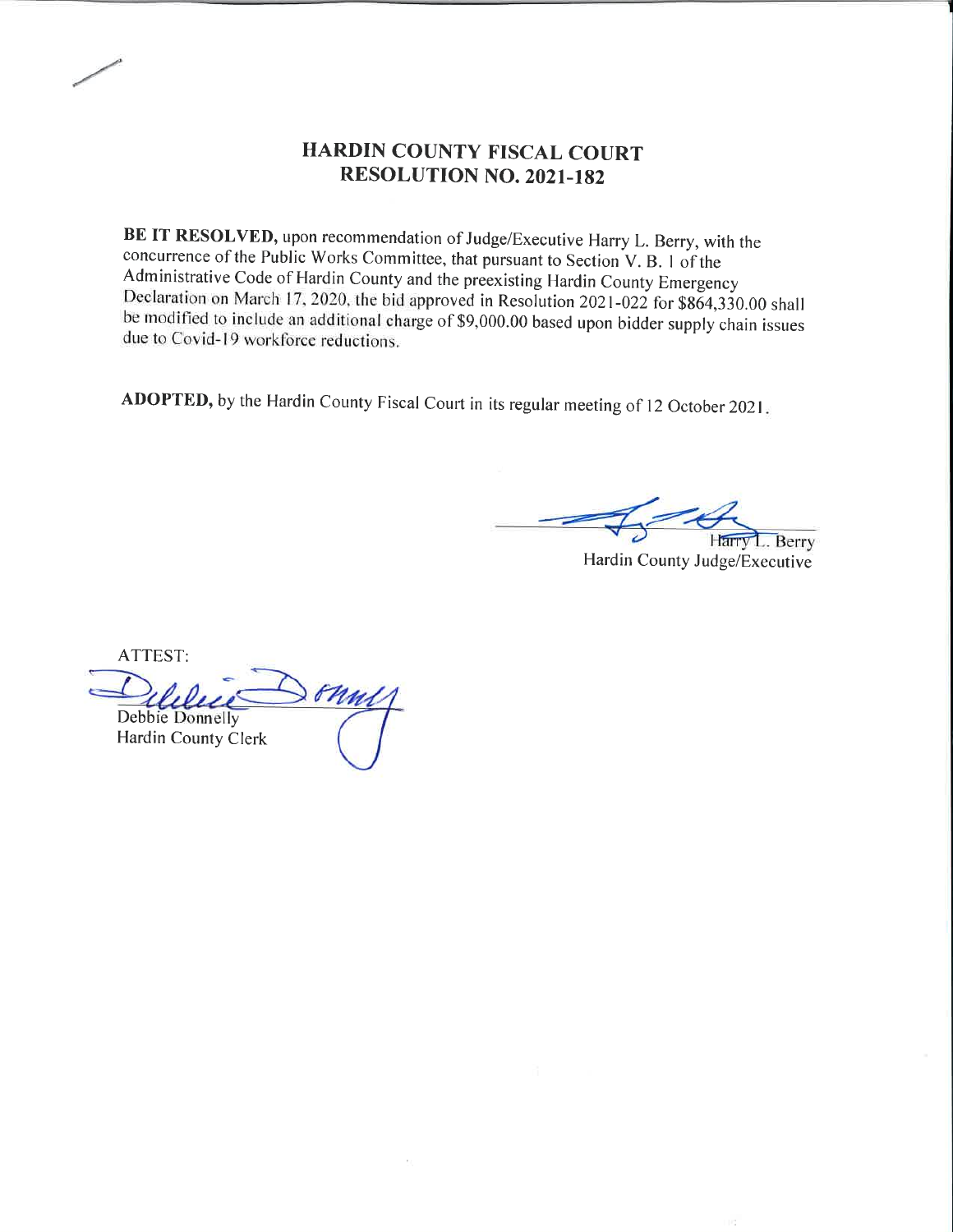#### **HARDIN COUNTY FISCAL COURT RESOLUTION NO. 2021-022**

BE IT RESOLVED, upon recommendation of Judge/Executive Harry L. Berry, with the concurrence of the Public Works Committee, to accept the bid of TLG Peterbilt of Louisville to provide Six (6) New Never Titled Tandem Axle Dump Trucks for the Hardin County Road Department in amount of \$144,055.00 per truck for a grand total of \$864,330.00.

BE IT FURTHER RESOLVED, to pay invoices for the total amounts.

ADOPTED, by the Hardin County Fiscal Court in its regular meeting of 9 February 2021.

Harry L. Berry

Hardin County Judge/Executive

ATTEST: Debbie Donnelly Hardin County Clerk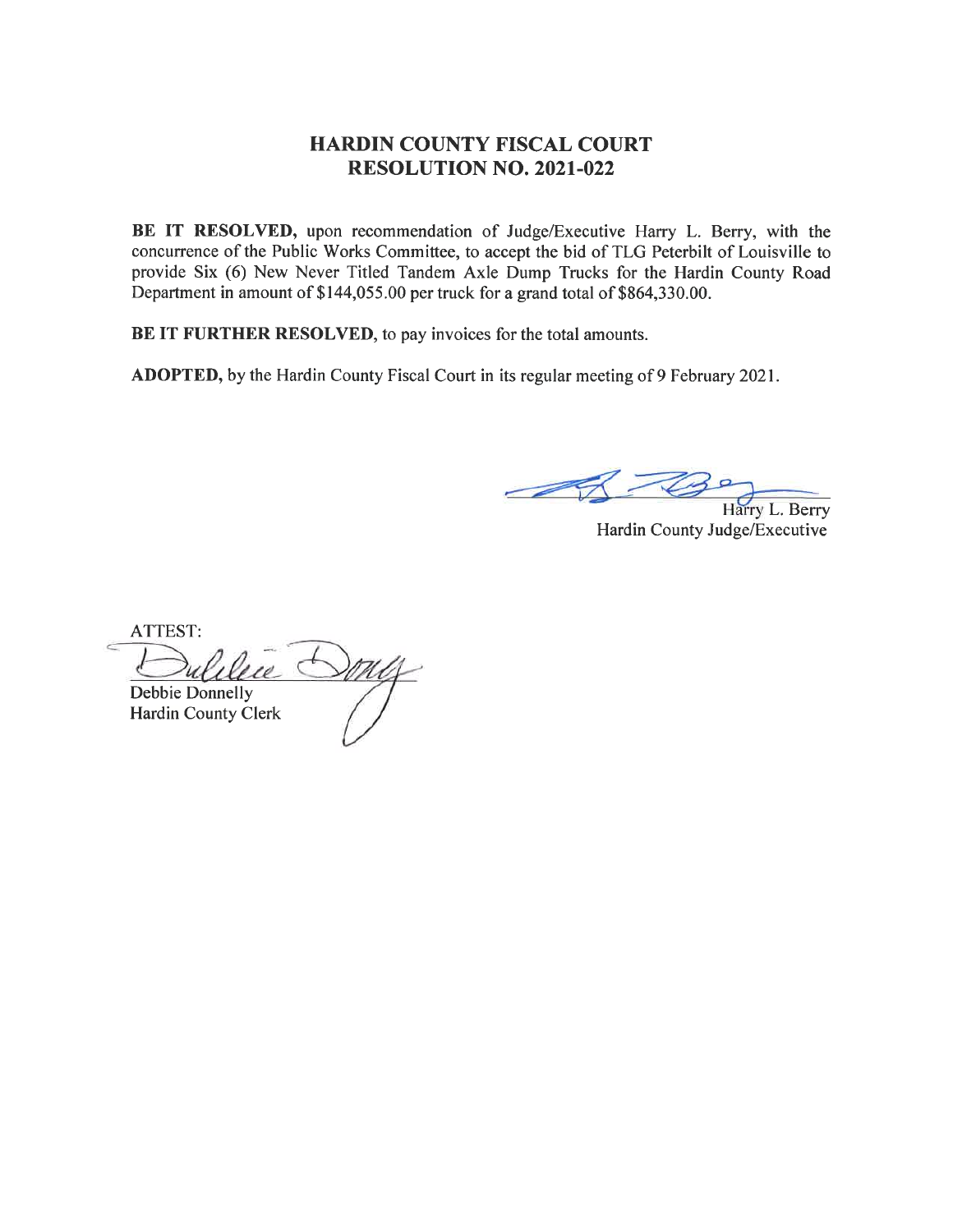

# **Hardin County Fiscal Court Bid Evaluation**

 $\mathbf{r}$  and  $\mathbf{r}$ 

|                     | $Bid#$                                 | 2021-009                                         |  |
|---------------------|----------------------------------------|--------------------------------------------------|--|
| <b>Bid Item:</b>    |                                        | Six (6) New Never Titled Tandem Axle Dump Trucks |  |
| <b>Bid Opening:</b> | <b>January 25, 2021 at 1:00 PM EST</b> |                                                  |  |
| <b>Court Date:</b>  | <b>February 9, 2021</b>                |                                                  |  |

|                                    |                                       |              | Total Bid    |
|------------------------------------|---------------------------------------|--------------|--------------|
| Company                            |                                       |              | <b>Price</b> |
| <b>Kentucky Truck Sales</b>        | Frieghtliner 108SD with Edinger Body  | \$129,300.00 | \$775,800.00 |
| UHL Truck sales                    | International HV607 with Edinger Body | \$137,076.80 | \$822,460.80 |
| World Wide Truck Equipment         | Kenworth T470 with Edinger Body       | \$149,818.00 | \$898,908.00 |
| <b>TAG Truck Center</b>            | Frieghtliner 108SD with Viking Body   | \$137,241.00 | \$823,446.00 |
| <b>TLG Peterbilt of Louisville</b> | Peterbilt 348 with Logan Body         | \$144,055.00 | \$864,330.00 |
|                                    |                                       |              |              |
|                                    |                                       |              |              |
|                                    |                                       |              |              |
|                                    |                                       |              |              |

Hardin County Fiscal Court received five (5) bids for the Six (6) New Never Titled Tandem Axle Dump Trucks. TLG Peterbilt of Louisville is the best evaluated bid having few exceptions to the bid specs. It is the recommendation to award Bid Number 2021-009 to TLG Peterbilt of Louisville for the Six (6) New Never Titled Tandem Axle Dump Trucks in the amount of \$144,055.00 each, as these dump trucks are the best choice for the Road Department's needs. After reviewing the five (5) submitted bids for the Six (6) New Never Titled Tandem Axle Dump Trucks, we are recommending the Peterbilt 348. We have personally reviewed each product thoroughly, reviewing all the specifications, visiting with the body manufactures and snow equipment installers. It meets all the required specifications in the bid, with the few exceptions of a Cummins L9 8.9L diesel engine instead of spec Detroit Diesel DD8 7.7L. They have a 5-inch longer wheel base than the bid spec, along with a different vendor for the interior corrosion protection. The trucks will have a full warranty for 3 years or 100,000 miles. The Peterbilt dealer is located just across the river in Jeffersonville, IN and able to provide easy sales, service, and tech support. The quality of craftsmanship and attention to detail surpasses other competitors bid models, offering standard features of with both luxury and functionality. Peterbilt, in conjunction with Logan Corporation, has put together a quality Tandem Axle Dump Truck equipped with state-of-the-art snow fighting equipment. Logan Corporation is located in Salversville, KY and has been in business since 1904. Their knowledge and craftsmanship is second to none.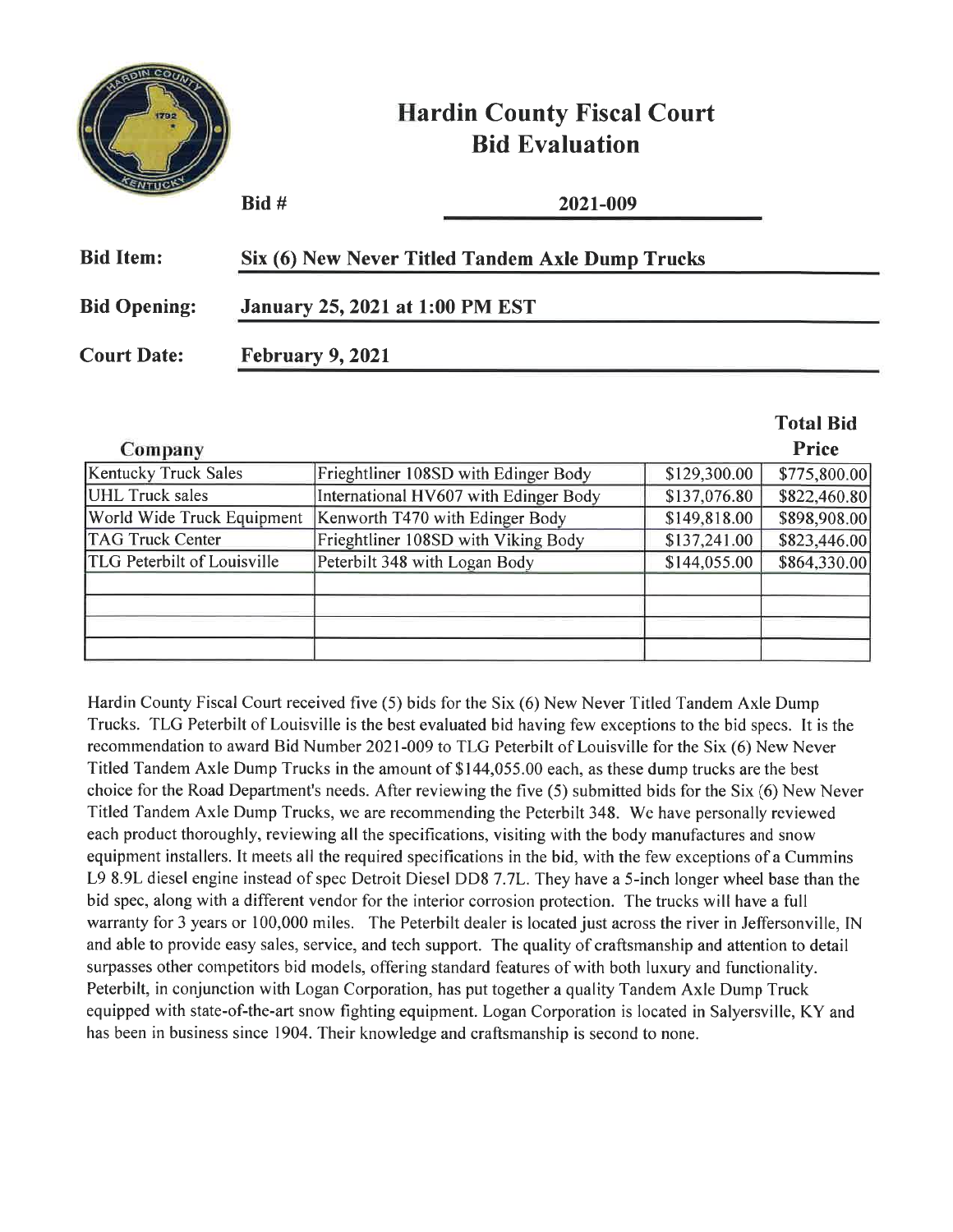# PUBLISHED NEWS ENTERPRISE SUNDAY, JANUARY 17, 2021

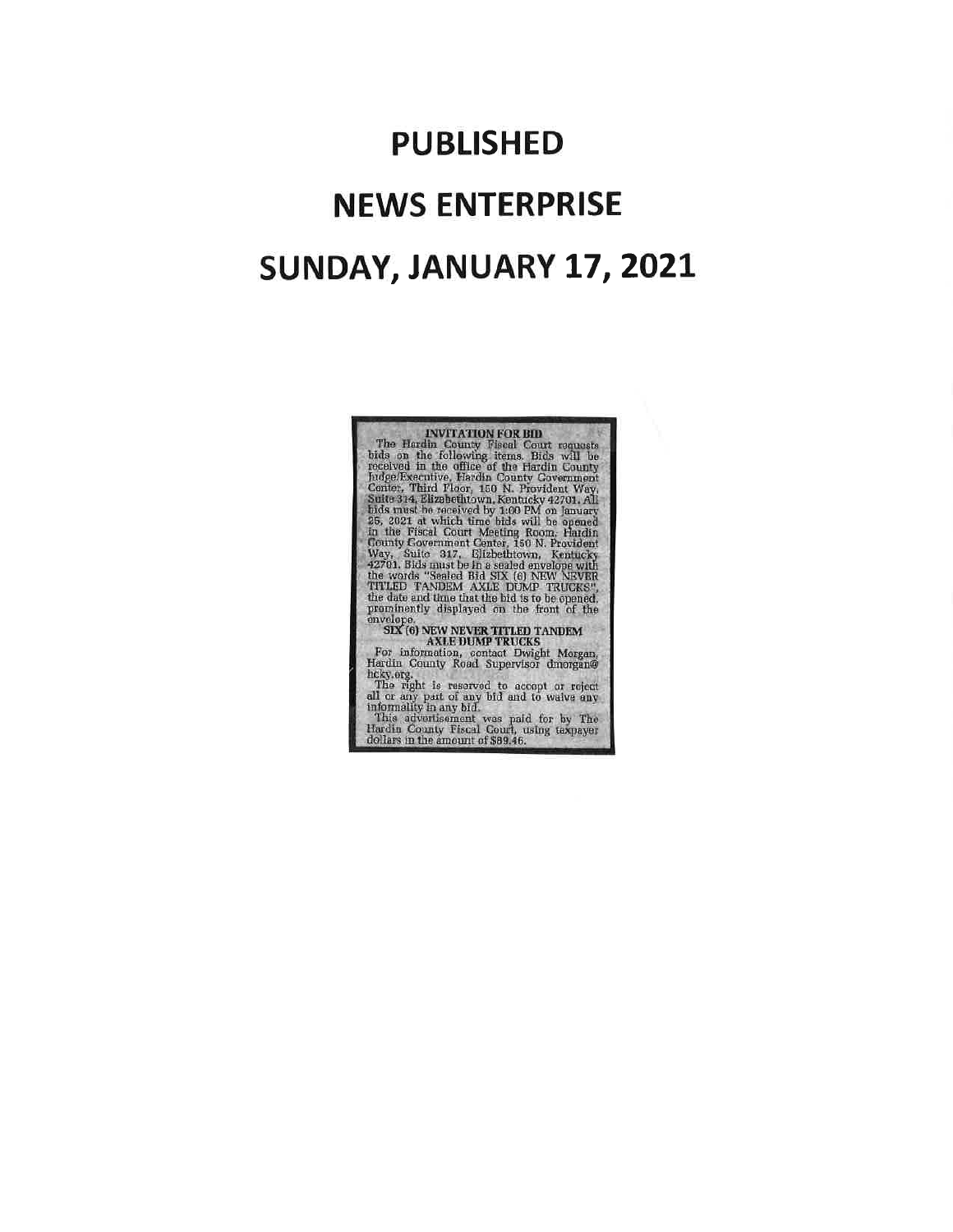### HARDIN COUNTY FISCAL COURT RESOLUTION NO. 2021.183

BE IT RESOLVED, to transfer from FY 2021-2022 Budget Accounts per the attached Journals:

Budget Transfers dated l0/4/2021 Budget Transfers dated 10/12/2021 Interfund Cash Transfers dated 10/12/2021 EMS Cash Transfers dated  $9/1/2021 - 9/30/2021$ 

ADOPTED, by the Hardin County Fiscal Court in its regular meeting of 12 October 2021.

Harry L. Berry Hardin County Judge/Executive

Sonney Debbie Donnellv Hardin County Clerk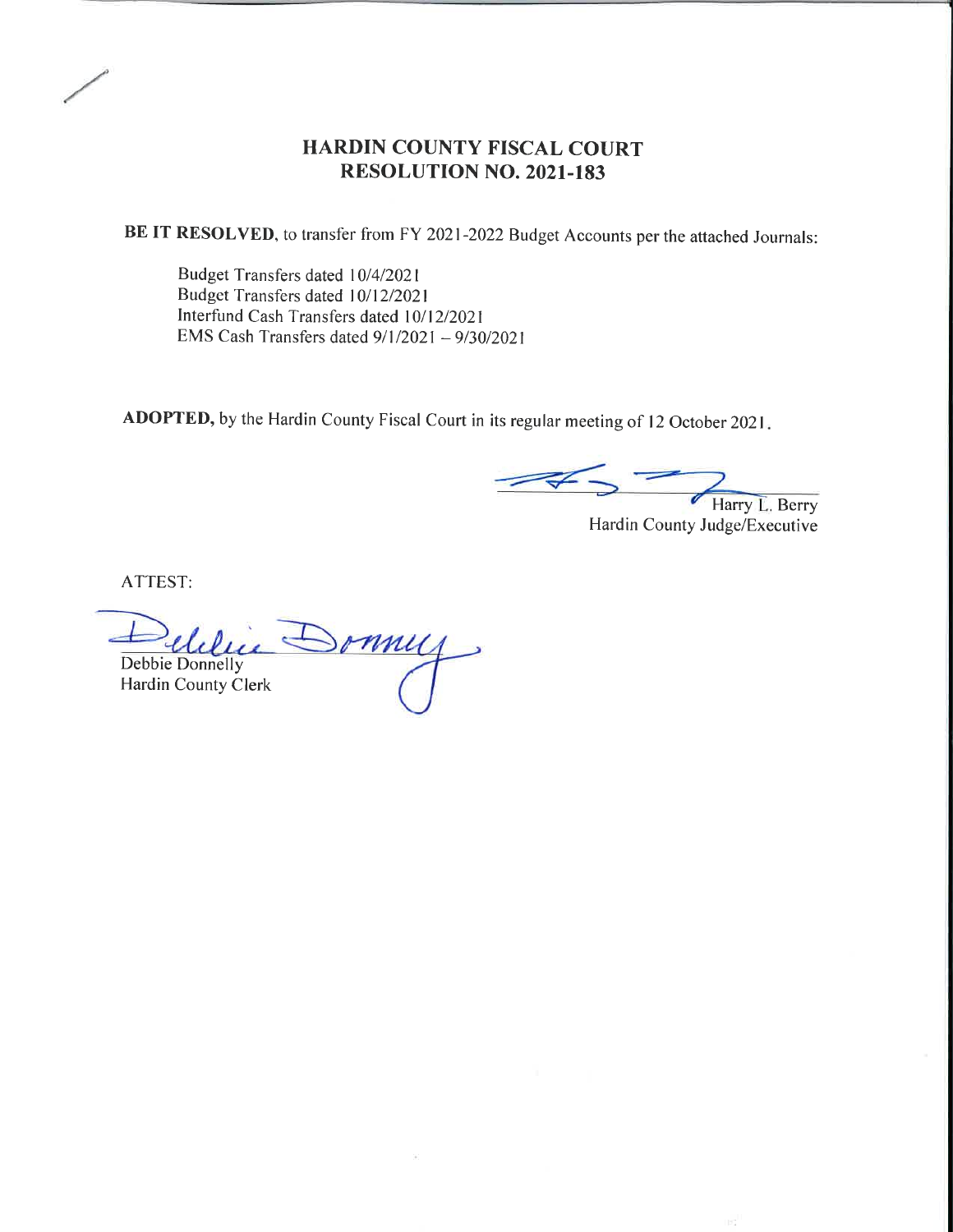| Date                                                                                                                                                                                                                         | 10/04/2021        |                                                                      | Transfer    |             |  |  |  |
|------------------------------------------------------------------------------------------------------------------------------------------------------------------------------------------------------------------------------|-------------------|----------------------------------------------------------------------|-------------|-------------|--|--|--|
| AN APPROVAL relating to the transfer of budgeted appropriations thereof.<br>Whereas Hardin County, Kentucky has realized unbudgeted appropriations.<br>Be it so ordered by Hardin County of the Commonwealth of Kentucky:    |                   |                                                                      |             |             |  |  |  |
| Section One:<br>Current Fiscal Year: 2021-2022<br>The budget for the Current Fiscal Year is amended to:<br>Increase $\ell$ Decrease the appropriations of the following fund(s)<br>to include unbudgeted appropriations for: |                   |                                                                      |             |             |  |  |  |
| Fund                                                                                                                                                                                                                         | Account           | Description                                                          | Transfer In | TransferOut |  |  |  |
| Road                                                                                                                                                                                                                         | $02 - 6105 - 312$ | TO: 02-6105-312-100 ROAD DEPT -PY CONTRACT                           |             | 135,044.67  |  |  |  |
|                                                                                                                                                                                                                              |                   | 02-6105-312-100    FROM: 02-6105-312    ROAD DEPT   -CONTRACTED    I | 135,044.67  |             |  |  |  |
|                                                                                                                                                                                                                              |                   |                                                                      | 135,044.67  | 135,044.67  |  |  |  |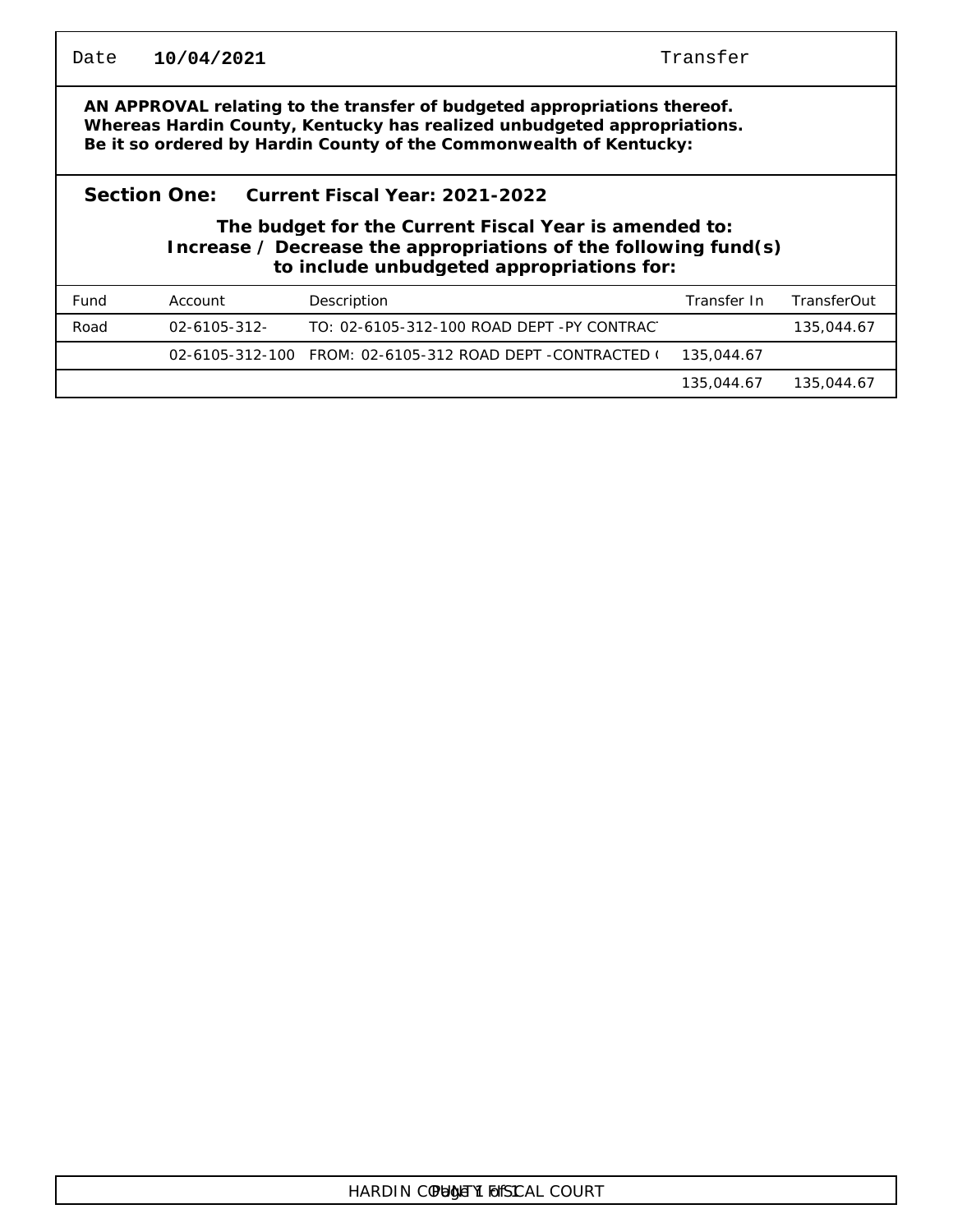| Date                                                                                                                                                                                                                      | 10/12/2021          |                                              | Transfer    |                    |  |  |  |  |
|---------------------------------------------------------------------------------------------------------------------------------------------------------------------------------------------------------------------------|---------------------|----------------------------------------------|-------------|--------------------|--|--|--|--|
| AN APPROVAL relating to the transfer of budgeted appropriations thereof.<br>Whereas Hardin County, Kentucky has realized unbudgeted appropriations.<br>Be it so ordered by Hardin County of the Commonwealth of Kentucky: |                     |                                              |             |                    |  |  |  |  |
|                                                                                                                                                                                                                           | Section One:        | Current Fiscal Year: 2021-2022               |             |                    |  |  |  |  |
| The budget for the Current Fiscal Year is amended to:<br>Increase / Decrease the appropriations of the following fund(s)<br>to include unbudgeted appropriations for:                                                     |                     |                                              |             |                    |  |  |  |  |
| Fund                                                                                                                                                                                                                      | Account             | Description                                  | Transfer In | <b>TransferOut</b> |  |  |  |  |
| General                                                                                                                                                                                                                   | 01-5135-338-        | TO: 01-5135-446-001 EM - EM SPECIAL PROJECT: |             | 241.00             |  |  |  |  |
|                                                                                                                                                                                                                           | $01 - 5135 - 340 -$ | TO: 01-5135-446-001 EM - EM SPECIAL PROJECT: |             | 2,000.00           |  |  |  |  |
|                                                                                                                                                                                                                           | $01 - 5135 - 445 -$ | TO: 01-5135-446-001 EM - EM SPECIAL PROJECT: |             | 200.00             |  |  |  |  |
|                                                                                                                                                                                                                           | 01-5135-446-001     | FROM: 01-5135-548-001 EM -DISASTER SUPPOR    | 3,765.74    |                    |  |  |  |  |
|                                                                                                                                                                                                                           | 01-5135-446-001     | FROM: 01-5135-340 EM -MAINT & REPAIR SERV.   | 2,000.00    |                    |  |  |  |  |
|                                                                                                                                                                                                                           | 01-5135-446-001     | FROM: 01-5135-455 EM -PETROLEUM              | 1,000.00    |                    |  |  |  |  |
|                                                                                                                                                                                                                           | 01-5135-446-001     | FROM: 01-5135-445 EM -OFFICE SUPPLIES        | 200.00      |                    |  |  |  |  |
|                                                                                                                                                                                                                           | 01-5135-446-001     | FROM: 01-5135-338 EM -MAINT & REPAIR OFFIC   | 241.00      |                    |  |  |  |  |
|                                                                                                                                                                                                                           | $01 - 5135 - 455 -$ | TO: 01-5135-446-001 EM - EM SPECIAL PROJECT: |             | 1,000.00           |  |  |  |  |
|                                                                                                                                                                                                                           | 01-5135-548-001     | TO: 01-5135-446-001 EM - EM SPECIAL PROJECT: |             | 3,765.74           |  |  |  |  |
|                                                                                                                                                                                                                           | 01-5205-340-        | TO: 01-5205-521 ANIMAL CARE & CNTRL -PROPE   |             | 500.00             |  |  |  |  |
|                                                                                                                                                                                                                           | $01 - 5205 - 521 -$ | FROM: 01-5205-340 ANIMAL CARE & CNTRL -MA    | 500.00      |                    |  |  |  |  |
| Road                                                                                                                                                                                                                      | $02 - 6105 - 471 -$ | TO: 02-6105-739 ROAD DEPT -OTHER EQUIPMEN    |             | 8,000.00           |  |  |  |  |
|                                                                                                                                                                                                                           | 02-6105-569-        | TO: 02-9100-566 ROAD DEPT -REIMBURSEMENT     |             | 46.00              |  |  |  |  |
|                                                                                                                                                                                                                           | 02-6105-739-        | FROM: 02-6105-471 ROAD DEPT - SALT           | 8,000.00    |                    |  |  |  |  |
|                                                                                                                                                                                                                           | 02-9100-566-        | FROM: 02-6105-569 ROAD DEPT -REGIS, CONF.,   | 46.00       |                    |  |  |  |  |
|                                                                                                                                                                                                                           |                     |                                              | 15,752.74   | 15,752.74          |  |  |  |  |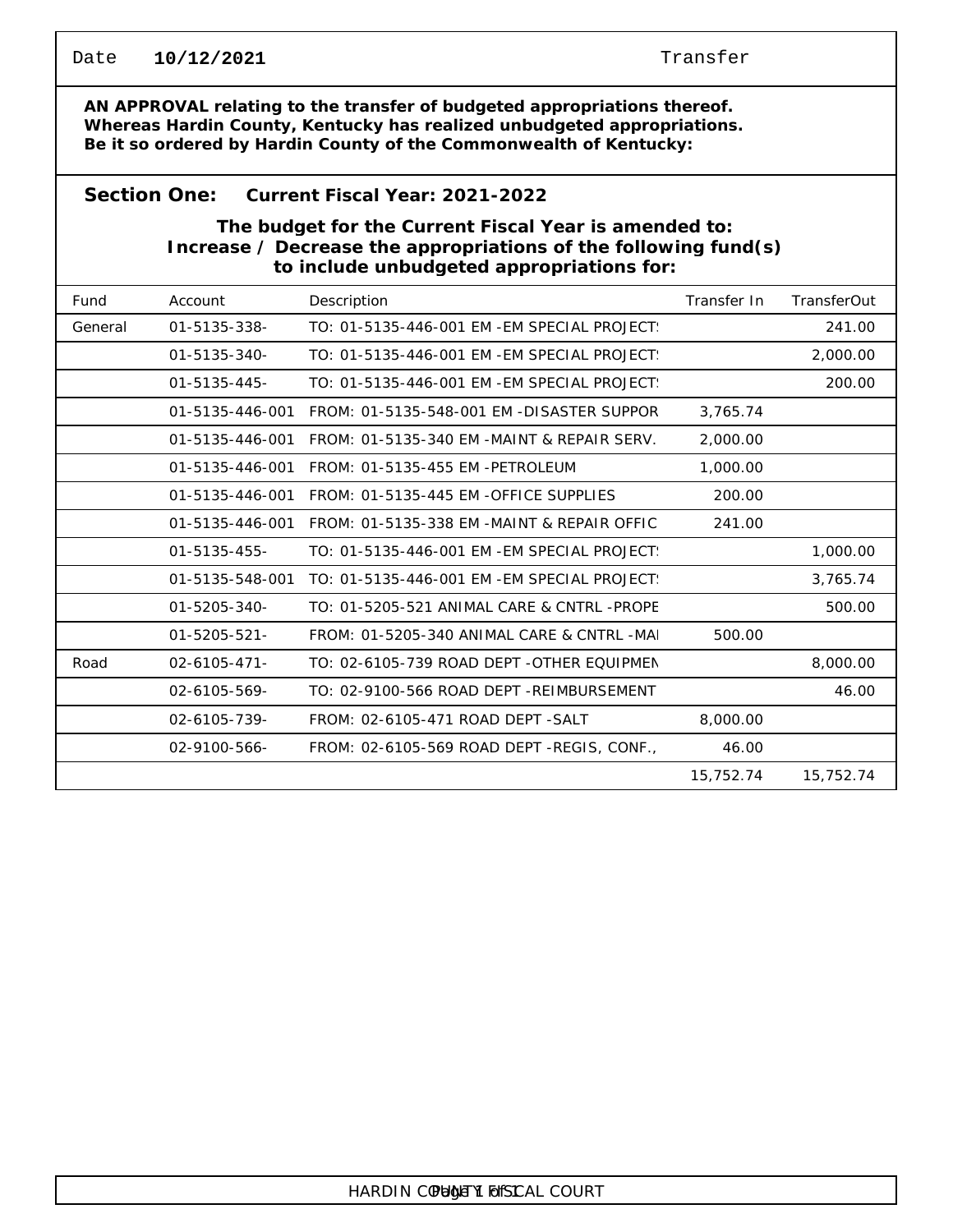*From: 10/12/2021 To: 10/12/2021 All Funds INTERFUND CASH TRANSFERS DATED 10-12-2021*

| Transfer | Check | Date     | Account     | Description                  |                        | Debit      | Credit     |
|----------|-------|----------|-------------|------------------------------|------------------------|------------|------------|
| 00000006 |       | 10/12/21 | $01-1000 -$ | <b>TRANSFER TO Jail</b>      |                        |            | 55,000.00  |
| 00000006 |       | 10/12/21 | 01-4909- -  | <b>TRANSFER TO Jail</b>      |                        | 55,000.00  |            |
| 00000006 |       | 10/12/21 | $03-1000 -$ | <b>TRANSFER FROM General</b> |                        | 55,000.00  |            |
| 00000006 |       | 10/12/21 | 03-4910- -  | <b>TRANSFER FROM General</b> |                        |            | 55,000.00  |
|          |       |          |             |                              | <b>Transfer Totals</b> | 110,000.00 | 110,000.00 |
|          |       |          |             |                              | <b>Grand Totals</b>    | 110,000.00 | 110,000.00 |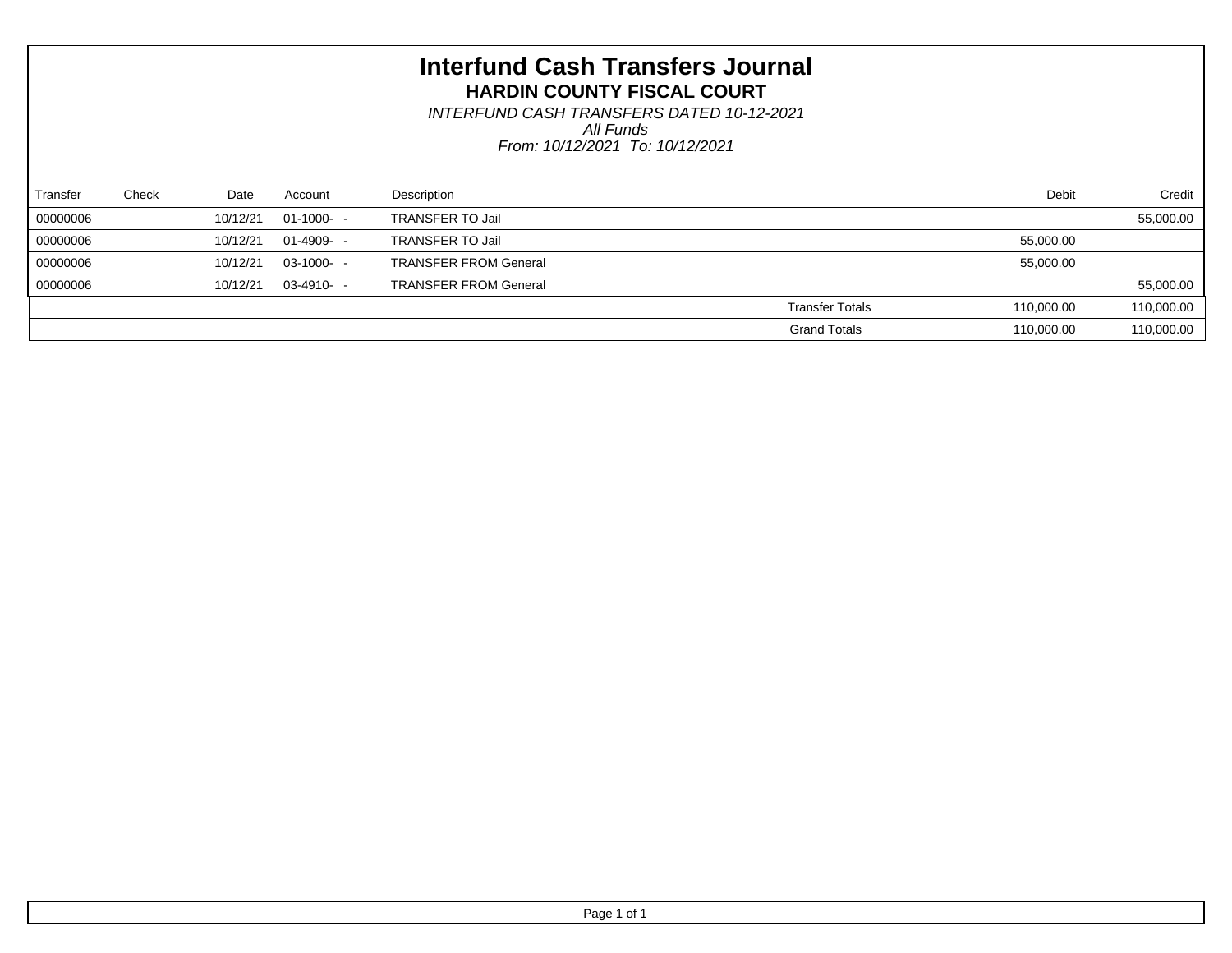| Transfer | Ordinance | Date     | Account     | Description                  |                        | Debit     | Credit |
|----------|-----------|----------|-------------|------------------------------|------------------------|-----------|--------|
| 09012021 | 00000054  | 09/01/21 | $01-1000 -$ | <b>TRANSFER FROM General</b> |                        | 41,451.72 |        |
|          |           |          |             |                              | <b>Transfer Totals</b> | 41,451.72 | 0.00   |
| 09022021 | 00000055  | 09/02/21 | $01-1000 -$ | <b>TRANSFER FROM General</b> |                        | 28,383.99 |        |
|          |           |          |             |                              | <b>Transfer Totals</b> | 28,383.99 | 0.00   |
| 09032021 | 00000056  | 09/03/21 | $01-1000 -$ | <b>TRANSFER FROM General</b> |                        | 41,595.86 |        |
|          |           |          |             |                              | <b>Transfer Totals</b> | 41,595.86 | 0.00   |
| 09072021 | 00000057  | 09/07/21 | $01-1000 -$ | <b>TRANSFER FROM General</b> |                        | 44,892.68 |        |
|          |           |          |             |                              | <b>Transfer Totals</b> | 44,892.68 | 0.00   |
| 09082021 | 00000058  | 09/08/21 | $01-1000 -$ | <b>TRANSFER FROM General</b> |                        | 36,330.68 |        |
|          |           |          |             |                              | <b>Transfer Totals</b> | 36,330.68 | 0.00   |
| 09092021 | 00000059  | 09/09/21 | $01-1000 -$ | <b>TRANSFER FROM General</b> |                        | 26,755.90 |        |
|          |           |          |             |                              | <b>Transfer Totals</b> | 26,755.90 | 0.00   |
| 09102021 | 00000060  | 09/10/21 | $01-1000 -$ | <b>TRANSFER FROM General</b> |                        | 285.85    |        |
| 09102021 | 00000061  | 09/10/21 | $01-1000 -$ | <b>TRANSFER FROM General</b> |                        | 60,487.36 |        |
|          |           |          |             |                              | <b>Transfer Totals</b> | 60,773.21 | 0.00   |
| 09132021 | 00000062  | 09/13/21 | $01-1000 -$ | <b>TRANSFER FROM General</b> |                        | 43,001.69 |        |
|          |           |          |             |                              | <b>Transfer Totals</b> | 43,001.69 | 0.00   |
| 09142021 | 00000063  | 09/14/21 | $01-1000 -$ | <b>TRANSFER FROM General</b> |                        | 50.00     |        |
| 09142021 | 00000064  | 09/14/21 | $01-1000 -$ | <b>TRANSFER FROM General</b> |                        | 17,555.88 |        |
|          |           |          |             |                              | <b>Transfer Totals</b> | 17,605.88 | 0.00   |
| 09152021 | 00000065  | 09/15/21 | $01-1000 -$ | <b>TRANSFER FROM General</b> |                        | 24,167.74 |        |
|          |           |          |             |                              | <b>Transfer Totals</b> | 24,167.74 | 0.00   |
| 09162021 | 00000066  | 09/16/21 | $01-1000 -$ | <b>TRANSFER FROM General</b> |                        | 22,964.08 |        |
| 09162021 | 00000067  | 09/16/21 | $01-1000 -$ | <b>TRANSFER FROM General</b> |                        | 74,400.00 |        |
|          |           |          |             |                              | <b>Transfer Totals</b> | 97,364.08 | 0.00   |
| 09172021 | 00000068  | 09/17/21 | $01-1000 -$ | <b>TRANSFER FROM General</b> |                        | 31,200.00 |        |
| 09172021 | 00000069  | 09/17/21 | $01-1000 -$ | <b>TRANSFER FROM General</b> |                        | 4,812.21  |        |
|          |           |          |             |                              | <b>Transfer Totals</b> | 36,012.21 | 0.00   |
| 09202021 | 00000070  | 09/20/21 | $01-1000 -$ | <b>TRANSFER FROM General</b> |                        | 20,705.70 |        |
|          |           |          |             |                              | <b>Transfer Totals</b> | 20,705.70 | 0.00   |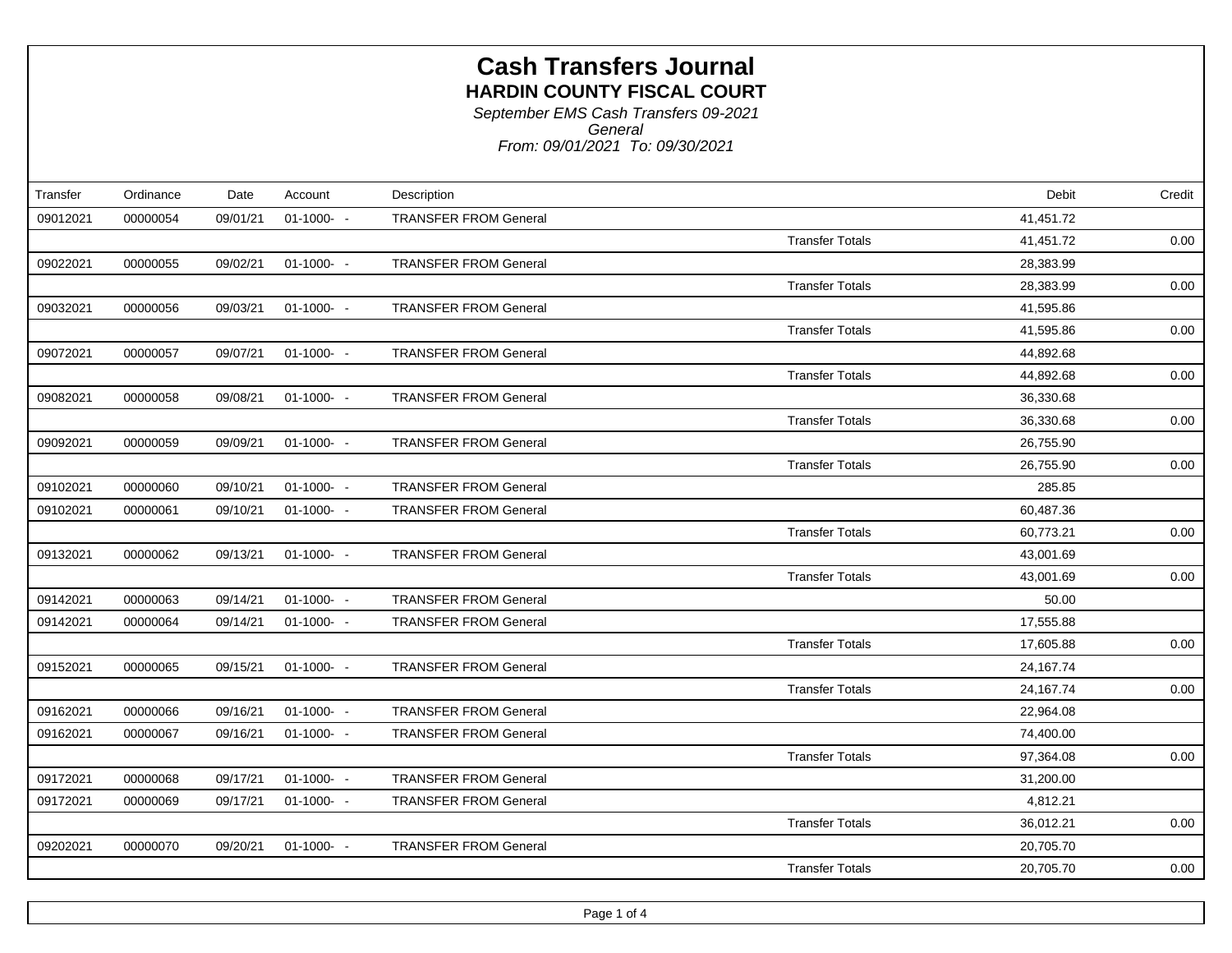| Transfer    | Ordinance | Date     | Account       | Description                  |                        | Debit     | Credit    |
|-------------|-----------|----------|---------------|------------------------------|------------------------|-----------|-----------|
| 09212021    | 00000071  | 09/21/21 | $01-1000 -$   | <b>TRANSFER FROM General</b> |                        | 796.23    |           |
| 09212021    | 00000072  | 09/21/21 | $01-1000 -$   | <b>TRANSFER FROM General</b> |                        | 13,943.95 |           |
|             |           |          |               |                              | <b>Transfer Totals</b> | 14,740.18 | 0.00      |
| 09222021    | 00000073  | 09/22/21 | $01-1000 -$   | <b>TRANSFER FROM General</b> |                        | 32,980.86 |           |
|             |           |          |               |                              | <b>Transfer Totals</b> | 32,980.86 | 0.00      |
| 09232021    | 00000074  | 09/23/21 | $01-1000 -$   | <b>TRANSFER FROM General</b> |                        | 11,170.58 |           |
|             |           |          |               |                              | <b>Transfer Totals</b> | 11,170.58 | 0.00      |
| 09242021    | 00000075  | 09/24/21 | $01-1000 -$   | <b>TRANSFER FROM General</b> |                        | 3,949.43  |           |
| 09242021    | 00000076  | 09/24/21 | $01-1000 -$   | <b>TRANSFER FROM General</b> |                        | 1,216.00  |           |
| 09242021    | 00000077  | 09/24/21 | $01-1000 -$   | <b>TRANSFER FROM General</b> |                        | 25.00     |           |
|             |           |          |               |                              | <b>Transfer Totals</b> | 5,190.43  | 0.00      |
| 09272021    | 00000078  | 09/27/21 | $01-1000 -$   | <b>TRANSFER FROM General</b> |                        | 21,074.52 |           |
|             |           |          |               |                              | <b>Transfer Totals</b> | 21,074.52 | 0.00      |
| 09282021    | 00000079  | 09/28/21 | $01-1000 -$   | <b>TRANSFER FROM General</b> |                        | 40,133.44 |           |
|             |           |          |               |                              | <b>Transfer Totals</b> | 40,133.44 | 0.00      |
| 09292021    | 00000080  | 09/29/21 | $01-1000 -$   | <b>TRANSFER FROM General</b> |                        | 37,146.16 |           |
|             |           |          |               |                              | <b>Transfer Totals</b> | 37,146.16 | 0.00      |
| 09302021    | 00000081  | 09/30/21 | $01-1000 -$   | <b>TRANSFER FROM General</b> |                        | 11,717.86 |           |
|             |           |          |               |                              | <b>Transfer Totals</b> | 11,717.86 | 0.00      |
| V0001747    | 00000054  | 09/01/21 | $01-1005 - -$ | <b>TRANSFER TO General</b>   |                        |           | 41,451.72 |
|             |           |          |               |                              | <b>Transfer Totals</b> | 0.00      | 41,451.72 |
| V0001748    | 00000055  | 09/02/21 | $01-1005 - -$ | <b>TRANSFER TO General</b>   |                        |           | 28,383.99 |
|             |           |          |               |                              | <b>Transfer Totals</b> | 0.00      | 28,383.99 |
| V0001749    | 00000056  | 09/03/21 | $01-1005 -$   | <b>TRANSFER TO General</b>   |                        |           | 41,595.86 |
|             |           |          |               |                              | <b>Transfer Totals</b> | 0.00      | 41,595.86 |
| V0001750    | 00000057  | 09/07/21 | $01-1005 -$   | <b>TRANSFER TO General</b>   |                        |           | 44,892.68 |
|             |           |          |               |                              | <b>Transfer Totals</b> | 0.00      | 44,892.68 |
| V0001751    | 00000058  | 09/08/21 | $01-1005 - -$ | <b>TRANSFER TO General</b>   |                        |           | 36,330.68 |
|             |           |          |               |                              | <b>Transfer Totals</b> | 0.00      | 36,330.68 |
| V0001752    | 00000059  | 09/09/21 | $01-1005 - -$ | <b>TRANSFER TO General</b>   |                        |           | 26,755.90 |
|             |           |          |               |                              | <b>Transfer Totals</b> | 0.00      | 26,755.90 |
| Page 2 of 4 |           |          |               |                              |                        |           |           |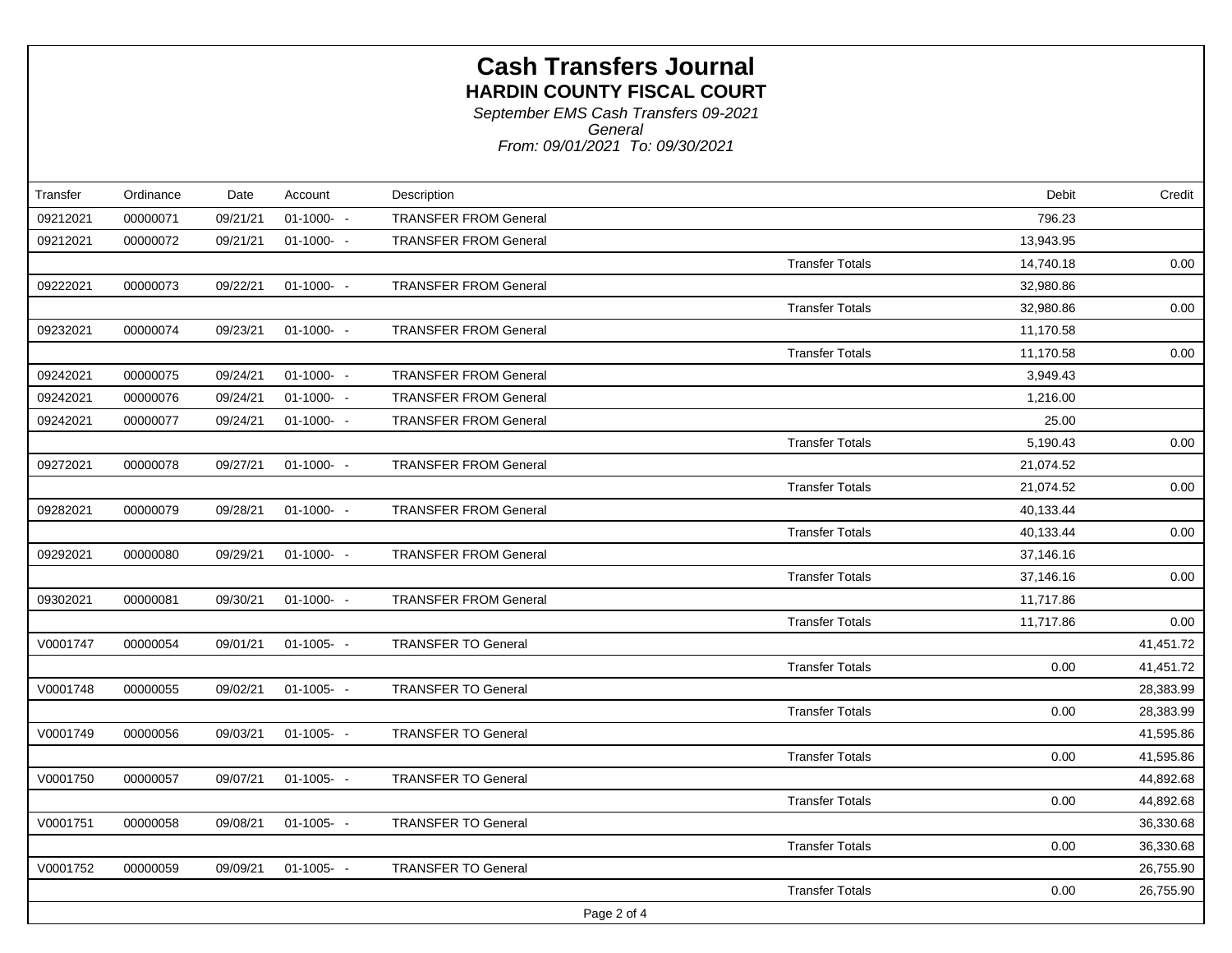|          |                                               |                                          |                            |                                                                                                                                                                                                                                                                                                                                                                    | Credit                                                                    |
|----------|-----------------------------------------------|------------------------------------------|----------------------------|--------------------------------------------------------------------------------------------------------------------------------------------------------------------------------------------------------------------------------------------------------------------------------------------------------------------------------------------------------------------|---------------------------------------------------------------------------|
|          |                                               |                                          |                            |                                                                                                                                                                                                                                                                                                                                                                    |                                                                           |
|          |                                               |                                          |                            |                                                                                                                                                                                                                                                                                                                                                                    | 285.85                                                                    |
|          |                                               |                                          |                            |                                                                                                                                                                                                                                                                                                                                                                    | 285.85                                                                    |
|          |                                               |                                          |                            |                                                                                                                                                                                                                                                                                                                                                                    | 60,487.36                                                                 |
|          |                                               |                                          |                            |                                                                                                                                                                                                                                                                                                                                                                    | 60,487.36                                                                 |
|          |                                               |                                          |                            |                                                                                                                                                                                                                                                                                                                                                                    | 43,001.69                                                                 |
|          |                                               |                                          |                            | <b>Transfer Totals</b><br>0.00                                                                                                                                                                                                                                                                                                                                     | 43,001.69                                                                 |
| 00000063 | 09/14/21                                      |                                          | <b>TRANSFER TO General</b> |                                                                                                                                                                                                                                                                                                                                                                    | 50.00                                                                     |
|          |                                               |                                          |                            | <b>Transfer Totals</b><br>0.00                                                                                                                                                                                                                                                                                                                                     | 50.00                                                                     |
| 00000064 | 09/14/21                                      |                                          | <b>TRANSFER TO General</b> |                                                                                                                                                                                                                                                                                                                                                                    | 17,555.88                                                                 |
|          |                                               |                                          |                            | <b>Transfer Totals</b><br>0.00                                                                                                                                                                                                                                                                                                                                     | 17,555.88                                                                 |
| 00000065 | 09/15/21                                      |                                          | <b>TRANSFER TO General</b> |                                                                                                                                                                                                                                                                                                                                                                    | 24,167.74                                                                 |
|          |                                               |                                          |                            | <b>Transfer Totals</b><br>0.00                                                                                                                                                                                                                                                                                                                                     | 24,167.74                                                                 |
| 00000066 | 09/16/21                                      |                                          | <b>TRANSFER TO General</b> |                                                                                                                                                                                                                                                                                                                                                                    | 22,964.08                                                                 |
|          |                                               |                                          |                            | <b>Transfer Totals</b><br>0.00                                                                                                                                                                                                                                                                                                                                     | 22,964.08                                                                 |
| 00000067 | 09/16/21                                      |                                          | <b>TRANSFER TO General</b> |                                                                                                                                                                                                                                                                                                                                                                    | 74,400.00                                                                 |
|          |                                               |                                          |                            | <b>Transfer Totals</b><br>0.00                                                                                                                                                                                                                                                                                                                                     | 74,400.00                                                                 |
| 00000068 | 09/17/21                                      |                                          | <b>TRANSFER TO General</b> |                                                                                                                                                                                                                                                                                                                                                                    | 31,200.00                                                                 |
|          |                                               |                                          |                            | <b>Transfer Totals</b><br>0.00                                                                                                                                                                                                                                                                                                                                     | 31,200.00                                                                 |
| 00000069 | 09/17/21                                      |                                          | <b>TRANSFER TO General</b> |                                                                                                                                                                                                                                                                                                                                                                    | 4,812.21                                                                  |
|          |                                               |                                          |                            | <b>Transfer Totals</b><br>0.00                                                                                                                                                                                                                                                                                                                                     | 4,812.21                                                                  |
| 00000070 | 09/20/21                                      |                                          | <b>TRANSFER TO General</b> |                                                                                                                                                                                                                                                                                                                                                                    | 20,705.70                                                                 |
|          |                                               |                                          |                            | <b>Transfer Totals</b><br>0.00                                                                                                                                                                                                                                                                                                                                     | 20,705.70                                                                 |
| 00000071 | 09/21/21                                      |                                          | <b>TRANSFER TO General</b> |                                                                                                                                                                                                                                                                                                                                                                    | 796.23                                                                    |
|          |                                               |                                          |                            | <b>Transfer Totals</b><br>0.00                                                                                                                                                                                                                                                                                                                                     | 796.23                                                                    |
| 00000072 | 09/21/21                                      |                                          | <b>TRANSFER TO General</b> |                                                                                                                                                                                                                                                                                                                                                                    | 13,943.95                                                                 |
|          |                                               |                                          |                            | <b>Transfer Totals</b><br>0.00                                                                                                                                                                                                                                                                                                                                     | 13,943.95                                                                 |
| 00000073 | 09/22/21                                      |                                          | <b>TRANSFER TO General</b> |                                                                                                                                                                                                                                                                                                                                                                    | 32,980.86                                                                 |
|          |                                               |                                          |                            | <b>Transfer Totals</b><br>0.00                                                                                                                                                                                                                                                                                                                                     | 32,980.86                                                                 |
| 00000074 | 09/23/21                                      |                                          | <b>TRANSFER TO General</b> |                                                                                                                                                                                                                                                                                                                                                                    | 11,170.58                                                                 |
|          |                                               |                                          |                            | <b>Transfer Totals</b><br>0.00                                                                                                                                                                                                                                                                                                                                     | 11,170.58                                                                 |
|          | Ordinance<br>00000060<br>00000061<br>00000062 | Date<br>09/10/21<br>09/10/21<br>09/13/21 | Account                    | Description<br><b>TRANSFER TO General</b><br>$01-1005 - -$<br><b>TRANSFER TO General</b><br>$01-1005 - -$<br>$01-1005 - -$<br><b>TRANSFER TO General</b><br>$01-1005 - -$<br>$01-1005 -$<br>$01-1005 - -$<br>$01-1005 - -$<br>$01-1005 - -$<br>$01-1005 - -$<br>$01-1005 - -$<br>$01-1005 - -$<br>$01-1005 - -$<br>$01-1005 - -$<br>$01-1005 - -$<br>$01-1005 - -$ | Debit<br>0.00<br><b>Transfer Totals</b><br><b>Transfer Totals</b><br>0.00 |